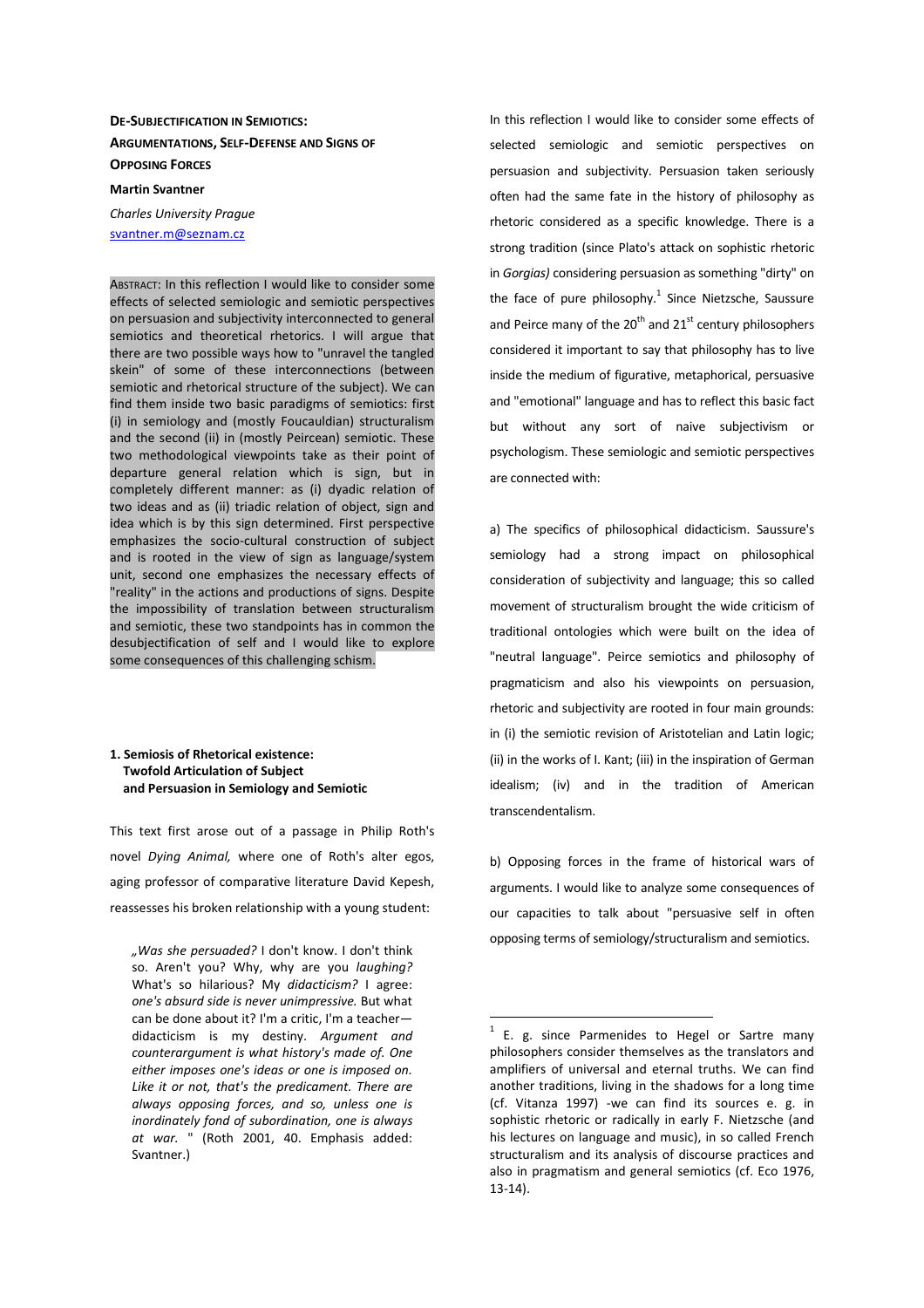These two positions emphasized different features of analysis which determines different questions and different analysis of meaning of "conceptions" and "realities" as "subject", "self and "persuasion". The general question is: How does process of meaningmaking determine the success of communication and how can this success, or the effect, be described? From a standpoint of semiology: what are the cultural and sociohistorical (systemic) layers of these phenomena? From a point of semiotics: what are the syntactical, semantical and pragmatic layers of persuasive discourse?

#### **1.1. Terminology**

96

I completely agree with (Kennedy 1999, 1-2) that "rhetoric in the sense of techniques of persuasion is a phenomenon of all human cultures, and analogies to it are also found in animal communication. All communication involves rhetoric. A speaker or writer has some kind of purpose, and rhetoric includes the ways of accomplishing, or attempting to accomplish, that purpose within a given culture." By subjectivity I mean general term which contains process of subjectivation (in quasi-Foucauldian sense, cf. Balibar 1996) through cultural-semiologic operations, which can also be analyzed as forms of inter-inferences (in quasi-Peircean sense). By "self or "subject" I mean possible or concrete result of these operations. In the language of general semiotics, "the subject (without any qualifying adjective) normally denotes a narrative function (actant) in the actantial structure of an utterance. In this context, the subject is defined on the one hand by and opposite the object of value that is being pursued; on the other, it exists in relation to the sender (source of values and mandator of the quest)" (Bronwen - Ringham 2000, 126). In my point of view, we can move these distinction further if we look inside concrete traditions of structuralism and semiotic. Therefore I argue for and compare three positions: a) semiology (cultural) b) semiotic (inferential) and c) semiotics (general). Finally, I

would like to avoid the general and very discussed topic of discursive construction of alter ego or the construction of "quasi-mind" as one of the most popular strategies of the "defense of the self in literature (see Galow 2011; cf. CP 4.6): e. g. F. Kafka wrote that he felt liberated when he could say "he" instead of "I". $^2$  I would like to follow the slightly different way of reasoning which is inherited in Roth's novel, where author's self (and self in general) is primarily constructed through rhetorical figures and is forced to live inside and through constant dialogue and/or struggle of argumentation. If we take this quasi-Nietzschean<sup>3</sup> view on the history and the self seriously we can see these two phenomena as constant rhetorical (ergo semiosic) reaction and invention. Roth opens broad but important question for human conduct: why and how someone wants to be (and sometime is) persuasive? And we can ask further: how instruments taken from general semiotics and general rhetoric can be helpful in understanding this matter?

## **1.2. Two Ways of Understanding Signs and Its Consequences for Understanding Persuasion and Subjectivity**

I will argue that there are two possible ways how to approach these problems. We can find them inside two basic paradigms of semiotics: the first in the semiology and (mostly Foucauldian) structuralism and the second in (mostly Peircean) semiotic.

 $\overline{a}$  $2$  Cf. P. Roth's another novel THE COUNTERLIFE (2013) where an overwhelming game is played with multiplicity of the egos constructed in the space of literature. We will not follow famous discussion about the death of Author presented in the works of e. g. M. Blanchot, M. Foucault, R. Barthes and M. Kundera (cf. Ceska 2014; Burke 1998) here.

 $3$  Cf. Nietzsche's criticism on atomic subject vs. subjectmultiplicity: "That man is a multiplicity of forces which stand in an order of rank, so that there are those which command, but what commands, too, must provide for those which obey everything they need to preserve themselves, and is thus itself conditioned by their existence. All these living beings must be related in kind, otherwise they could not serve and obey one another like this. "(Nietzsche KSA 11.461).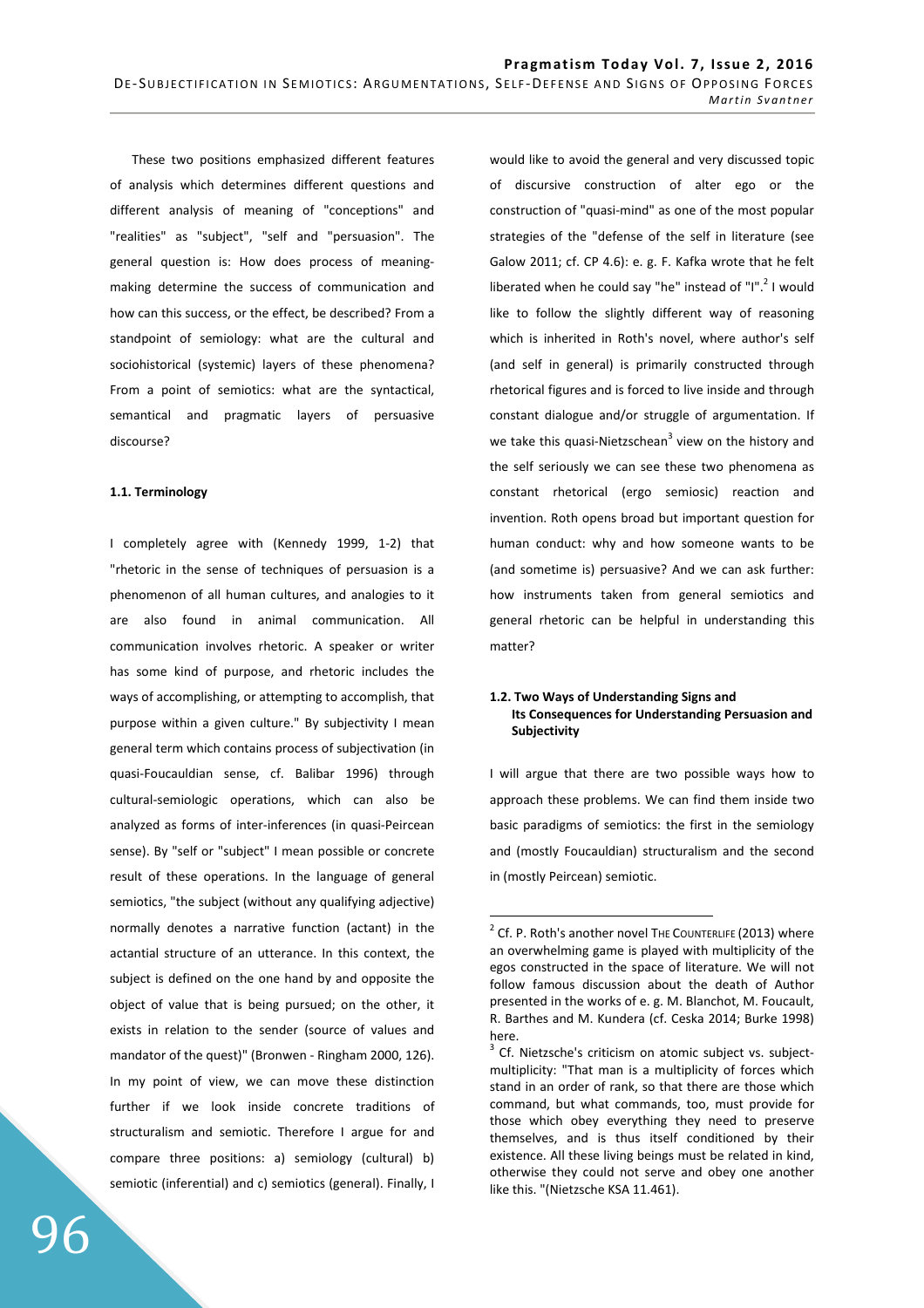#### **1.2.1. Saussure**

The first one is rooted in the heritage of F. de Saussure, who suggested that his approach to linguistics might be generalized into a study of all the sign systems embedded in social behavior. Saussure and later so called structuralism emphasized social/quasi psychological (later called semiologic or discursive) construction of the self as determined through anonymous language-based systems (with the unexceptionable notion on power considered as nonsubjective force). Persuasion in this view is a cultural unit which has in general a language *(langue)* structure and therefore can be analyzed in the perspective of semiology, in a perspective considering a sign as a purely mental unit which consists of a dyadic relation of signifier and signified. In other words, sign is considered as an idea of acoustic image and an idea of concept. Persuasion and subjectivity in this perspective are subject to paradigmatic and syntactic principles, stemming in principle from various systemic relations (such as the binary oppositions and permutations of elements, their differences and interdependencies inside analyzed cultural systems etc.). This perspective was criticized<sup>4</sup> for partially neglecting the concrete manifestations of these systems in specific speech acts, in the sphere of *parole* (cf. Short 2007, 18-20).

## **1.2.2. Peirce**

 $\overline{a}$ 

Second perspective offers the instruments for analysis of the interconnections between thought, signs and (minddependent and mind-independent) objects (CP 6.347; 8.332; W 1:303), which can be applied from radically different perspective on persuasive language and its manifestations in informal and formal forces. This perspective is rooted in Peirce's pragmaticism, which is nothing more or less than "maxim for attaining clearness of apprehension"(CP 5.2). This maxim is interconnected with two basic conceptions:

a) First is Peirce's semiotic as the doctrine analyzing triadic process of semiosis (the processes of signs being signs, the process of signs in their forceful actions and the process of understanding signs<sup>5</sup>). Semiotic is then divided through the prism of Peirce's postulated categories to its speculative part (what can be formally considered as a sign, how can we classify signs and what is general structure of the sign), critical logic (which is the theory of conditions of truth) and speculative rhetoric (how can be effects of signs on mind formally analyzed).

b) Second is Peirce's belief that this process of semiosis is teleological, which is sometimes described as Peirce's objective (or semiotic) idealism (and has completely different connotations than "later" pragmatism of Peirce's students, colleagues or misinterprets).

Peircean semiotic then can be the tool for description of semiosic structures of arguments and also can be useful in the formal analysis of "situationality" of arguments (considered as specific signs). Peirce's *semiotic* position can be considered as a theory offering theoretical instruments for analysis of qualitative possibilities, concrete realizations, and general laws of persuasive discourse as basic correlates of "rhetorical existence" (or semiosis) of human life. $6$  It is necessary to emphasize,

 $4$ Mostly thanks to misunderstanding the "dialectics" of LANGUE and PAROLE, despite of Saussure's warnings, many semioticians refer to these two terms as if they were denoting two distinct realities.

 $<sup>5</sup>$  Cf. (CP 5.484) "By "semiosis" I mean, (...), an action, or</sup> influence, which is, or involves, a cooperation of three subjects, such as a sign, its object, and its interpretant, this tri-relative influence not being in any way resolvable into actions between pairs." This statement, in my point of view, is not cancelling the fact that sign in semiosis can be seen from phaneroscopy as firstness of thirdness, secondness of thirdness and the thirdness of thirdness.. 6

Moreover Peircean point of view brings the accent on semiotic structure of cognitive/perceptive processes (EP2:368, cf. CP 5.492; 6.268; 6.174; 7.539-52) and presents a way out from the traditional rationalistic and dualistic schemes of thought.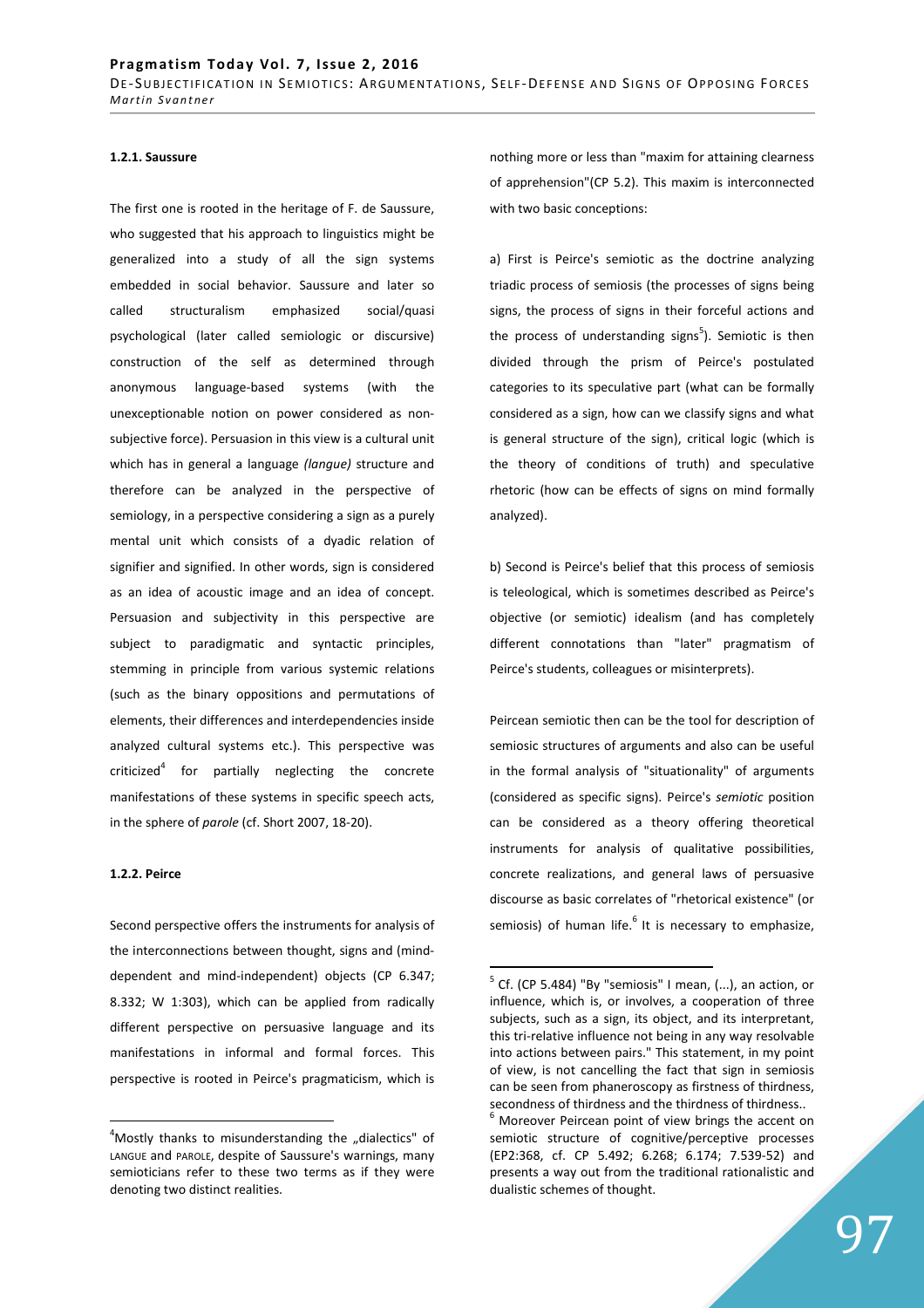and make things more complicated, that there are at least "two Peirces" in the matter of Peircean corpus:

a) Through the prism of Peirce's objective idealism, "thought" as the form of semiosis in general is not necessarily connected to human brain (e. g. in spheres of biosemiosis) $^7$  and therefore Peirce-oriented position brings the notion on non-human agents in the process of communication (which can determine the effects of persuasion).

b) On the other hand, for Peirce, thought considered as action and development of signs is in another ("anthroposemiosic") plane<sup>8</sup>, necessary connected to the social or communal dimension - in common and individual life.

There is Peirce who believes that "man is a sign", which means that man is a sign of reflection or recognition of consistency of thought (cf. CP 5.313) but also Peirce who "believes that if isolationism and arrogance became a rule, science would became impossible" (Oleksy 2012, 207). For Peirce's rhetoric rooted in semiotic (pragmaticist and objective-idealist) point of view is characterized by the tension between formal statements on one side and strong ethical postulates on the other. That is why he accented, in Aristotelian fashion, the normative side of persuasion, which is rooted in the

logic, ethics and esthetics<sup>9</sup> of terminology. Peirce's semiotic can be viewed as normative science of theoretical rhetoric and common oratory. Ethics of argumentation (cf. CP 1.219; EP 2:338) is essentially connected to self-control (CP 5.493) and in general to the maxim of the *summum bonum* and positive development of scientific community.<sup>10</sup>

I would like to explore later how these divergent points converge in the third branch of semiotic, the speculative rhetoric, which "is the doctrine of the general conditions of the reference of Symbols and other Signs to the Interpretants which they aim to determine" (CP 2.93).

#### **1.2.3. Some Consequences for Subjectivity**

We can see that there are two general forms of analysis of the self (or in a broader term "subjectivity") which have nothing to do with "personality". What these radically different perspectives have in common is the notion on "desubjectification" of theory that is speaking about subject or self. On the other hand, semiotic and semiology claim the right to speak about human conduct in both its generality and its particularity. Self is dispersed in different formal structures: languageimmanent structures on the one side and post-Kantian (with the important touch of scholastic realism) on the other. In the case of semiology this dispersion of the self

 $\overline{a}$ 

 $7$  See (CP. 4.551), cf. (Colapietro 1988, 19).

 $8$  Cf. (Deely 1990, 28): The highest level of semiosis so far as our experience goes is also the one closest to us: ANTHROPOSEMIOSIS. Looked at one way, anthroposemiosis includes all of the sign processes that human beings are directly involved in, and, looked at another way, names those sign processes which are species-specifically human. From the latter point of view, anthroposemiosis includes first of all language, and secondly those sign systems that come after language and further structure perception and modify the environment even for species of animals other than human, although the understanding of these postlinguistic changes in what is proper to them is possible only in and through language."

 $9^9$  Cf. (CP 1.191): "Esthetics is the science of ideals, or of that which is objectively admirable without any ulterior reason. I am not well acquainted with this science; but it ought to repose on phenomenology. Ethics, or the science of right and wrong, must appeal to Esthetics for aid in determining the SUMMUM BONUM. It is the theory of self-controlled, or deliberate, conduct. Logic is the theory of self-controlled, or deliberate, thought; and as such, must appeal to ethics for its principles. It also depends upon phenomenology and upon mathematics. All thought being performed by means of signs, logic may be regarded as the science of the general laws of signs."

From the global perspective Peirce's notion on development of thought is connected with the development of the self and can be taken as the base for semioethics. For the comprehensive volume discussing semioethics, see (Petrilli, Deely 2010; cf. Petrilli 2004).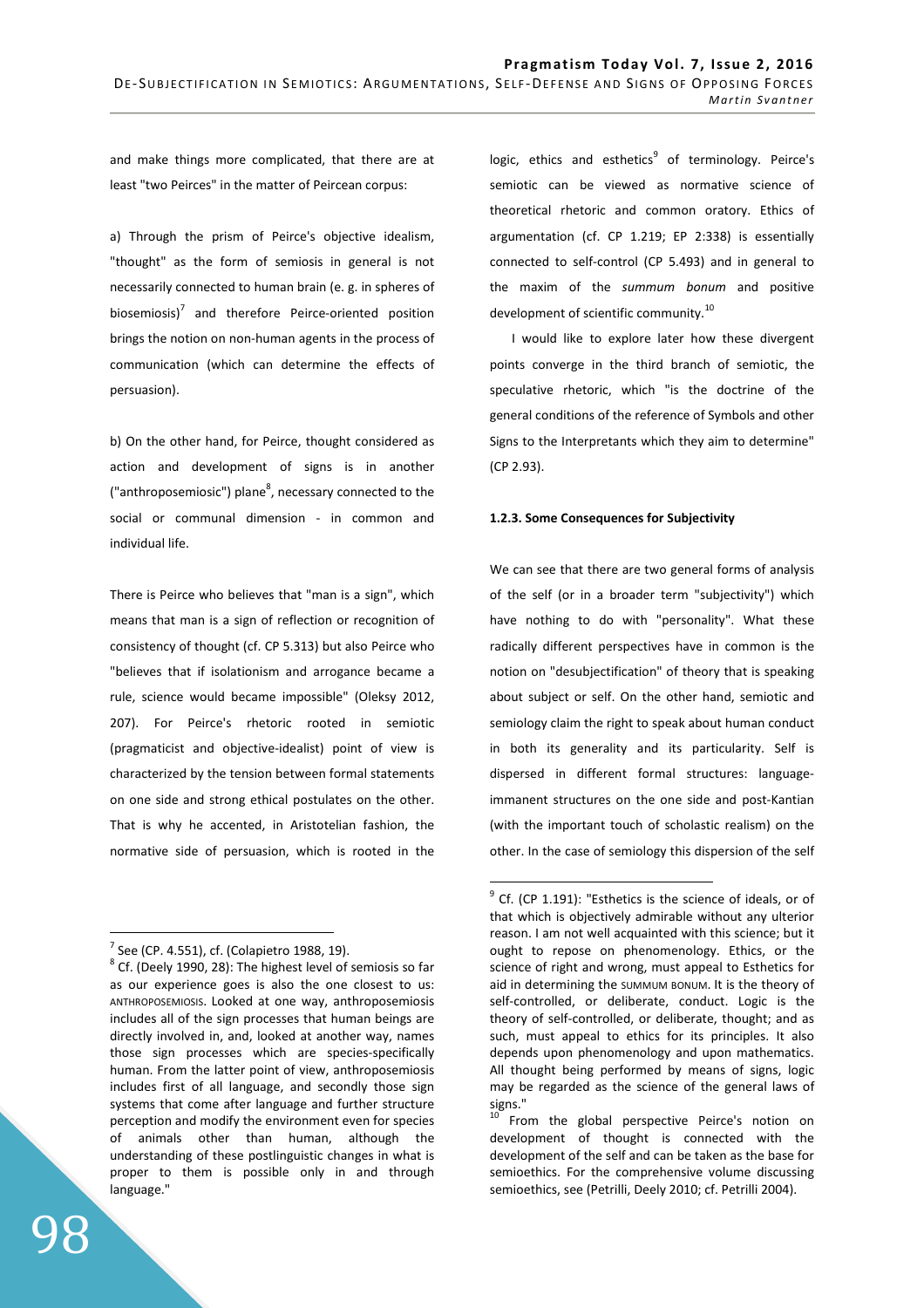$\overline{a}$ 

is based on the conception of sign as a dyadic transcendental unit and in the case of semiotic on the conception of sign mediating an ontological relation of object and interpretant. I would like to show some advantages and possible disadvantages of these two different perspectives, which take the concept of sign as a formal relation as the very basic element of their viewpoints.

### **2. Some Incapacities of Semiology: Paradox of Neutral Languages**

The first tradition was articulated mostly as a critique of Sartre's and Merleau-Ponty's phenomenology and existential humanism $^{11}$  in the context of so called French structuralism and poststructuralism<sup>12</sup>. It is characterized by synthetizing Nietzsche's accent on power (as a purely a subjective structure of will, cf. Deleuze 1962) and some reduced or reinterpreted thoughts of Saussure's (and of Prague and Moscow schools<sup>13</sup> of) linguistics.<sup>14</sup> The common point for various concepts of that time was, that there is nothing like ahistorical, essential, original and always true Self (of the Author or in general) that we can find behind or under all superimposed (historical, social, cultural) layers: this identical "Self cannot exist in the social sciences in the neighborhood, especially with the language analyzed from the position of semiology

 $\overline{a}$ 

(where "I speak" shatters "I think"). This theoretical world is analogical to the fictional world of Witold Gombrowicz's novel *Ferdydurke:* there is only another mask behind the mask (Klossowski 1958) and these masks/faces are constructed and exercised through divergent socio-discursive practices. When "someone" understands himself/herself (e. g. as the object of desire or desiring subject), he/she can understand himself/herself only through specific historical/rhetorical/discursive instruments, through the complex of technologies of self.<sup>15</sup> Again in the Nietzschean viewpoint: to be the "true self means to give up the concept of will to truth as something "personal". The most important quest for philosophy as a form of structural analysis of systems of thought is to discover quasi-linguistic/semiologic structures inherent in our culture, forming our opinions, behavior, acting or every possible knowledge of given historical era or cultural order.<sup>16</sup> Strategies and technologies that creates self, have to be on the one side discovered through semiologic instruments of structuralism as purely nonessentialist, have to be shown and de-composed as different sociocultural and/or historical forms (we used to consider as "natural" $^{17}$ ). On the other side, it is

 $11$  "Which has started perhaps with works of G. Canguilhem, as is apparent at the ending of Foucault's THE ORDER OF THINGS. See (Eribon 1991, 157).

 $12$  See e. g. (Descombes 1980), (Daix 1967).

<sup>&</sup>lt;sup>13</sup> Which was brought into the French discourse mostly through works and influence of R. Jakobson, see (Jakobson - Daix, 1966).

Cf. (Descombes 1980, 47): "More generally, structuralism is associated with various attempts to apply semiotic models of analysis to various cultural phenomena using concepts like code and message, signifier and signified, statement and utterance. (...) Although it made constant reference to linguistics, structural anthropology remained far removed from the real problems of linguistic analysis. At the same time, it elaborated a method for the analysis of institutions that presupposes a particular philosophy of mind. Moreover, Lévi-Strauss has never stopped insisting that the object of ethnological and mythological study is nothing other than the human mind."

<sup>&</sup>lt;sup>15</sup> We can find this position strongly articulated in M. Foucault's HISTORY OF SEXUALITY: USING PLEASURES (cf. Foucault 2010) or in N. Luhmann LOVE AS PASSION: THE CODIFICATION OF INTIMACY. Cf. (Deleuze 2004, 184): "Beyond the history of men, and the history of ideas, Michel Foucault discovers a deeper, subterranean ground that forms the object of what he calls the archaeology of thought. Behind real men and their real relations, behind ideologies and their imaginary relations, Louis Althusser discovers a deeper domain as object of science and of philosophy."

<sup>&</sup>lt;sup>16</sup> That is why semiology was the main theoretical tool for authors as e. g. R. Barthes (in the sphere of culture), M. Foucault (in the sphere of historiography and social philosophy), M. Serres (in epistemology), C. Lévi-Strauss (in anthropology) and J. Lacan (in psychoanalysis).

Cf. (Deleuze 2004, 171): "There is a structure of the unconscious only to the extent that the unconscious speaks and is language. There is a structure of bodies only to the extent that bodies are supposed to speak with a language which is one of the symptoms. Even things possess a structure only in so far as they maintain a silent discourse, which is the language of signs."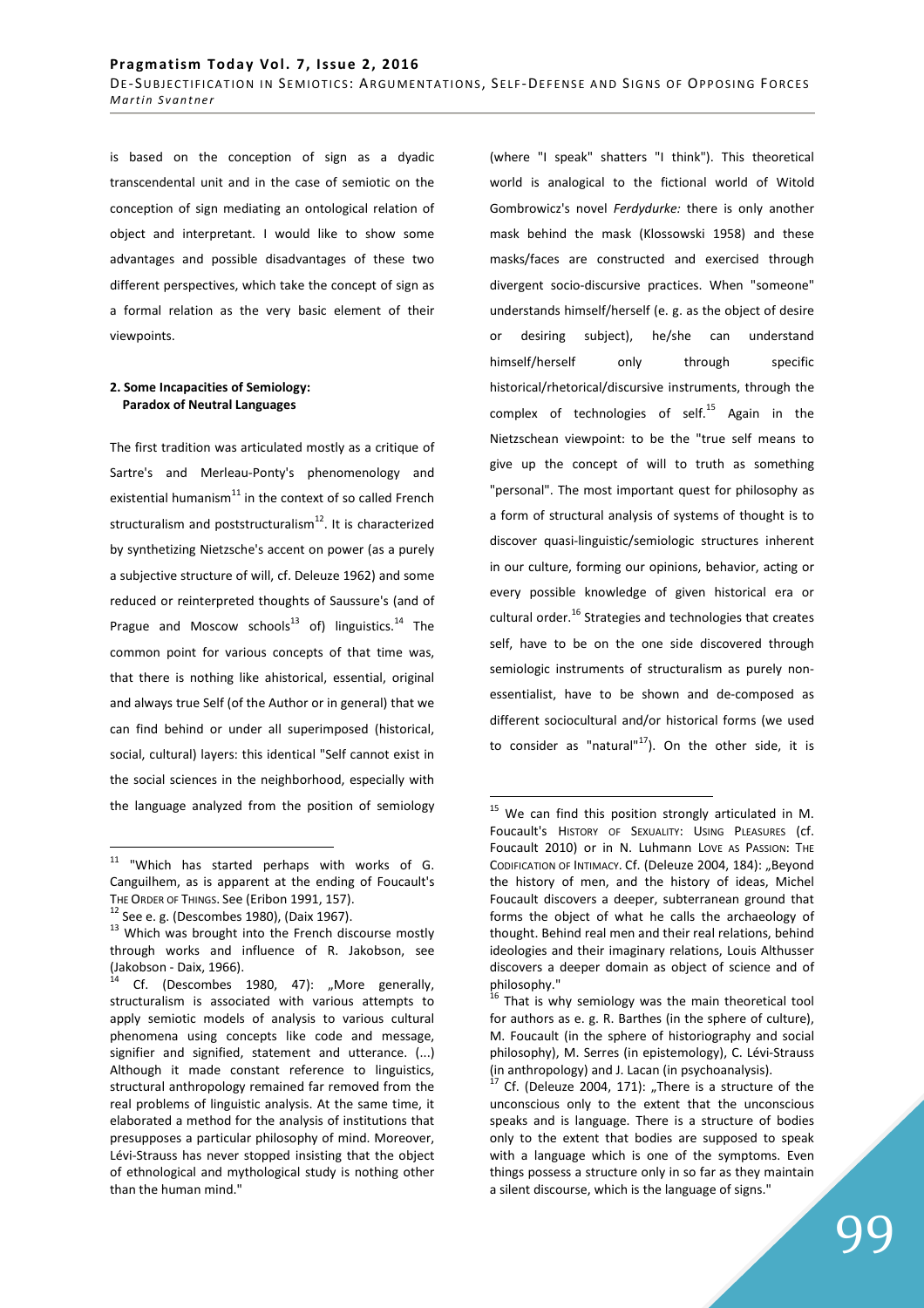important to say that this position does not necessary lead to the forms of radical defeatism or ethic nihilism.<sup>18</sup> Structuralism brought in its radical "program" positive political philosophy and specific ethic, which was diagnosed by Foucault and Deleuze as reversed Platonism: philosopher's task is no more to investigate ahistorical, atemporal and eternal forms of humanity and culture, but to uncover them as semiologic constructions and in other plane to find "minorities" that are excluded and oppressed by them. On the "personal level", this ethic goes hand in hand with the challenge to give up the total, definitive and authoritative Selves.<sup>19</sup> So what is the self and how can be self persuasively performed in this (Nietzschean/structural) discourse? One could say that only through the way of disintegration of total Self. But there is "nothing" to disintegrate: if we want to defend "our selves" we have to invent and question "them" every time, when we regard "them". This position has two important consequences: for the ethics of "democratic subjectivity" and politics and also for the general epistemology. We can illustrate the first dimension of this position in contemporary "social reality" of the so called immigration crisis. Structuralism, which considers self as structured, but constantly created, gives a chance to draw a blind but instructive map for argumentation in the space of democratic systems. We have to admit that our "values" are specific products of semiologic processes between socially constructed systems, their realizations and re-interpretations (in the mentioned

100

 $\overline{a}$ 

medium of history made of arguments and counterarguments). We have to admit that this trivial fact is of the most important value for the basis of the reasonable argumentation (which philosophy and social sciences helped to articulate in the  $20<sup>th</sup>$  Century). This constant criticism rooted in semiology shows that culture and self are not something eternal and ideal but something which is enacted, something that correlates with the toolbox of arguments against divergent forms of (as U. Eco said) *Ur-fascisms* and "brown" *Mythologies*  that nowadays arises in different cultural forms through the Europe.

One answer to the questions at the very beginning of this text stems from the tradition sketched above and would be in Roth's (Nietzsche's) radical style: dispersion of the self in socially deliberated structures is not an apocalyptic problem but an important value for contemporary democratic political discourse. The main problem and interest of structural analysis of culture here is common violent act, authoritative construction of "differentiating" or "essential difference": the case when someone is excluding (mostly through various *ad populum* or *ad hominem* or other fallacies) others from a "battlefield" just before the struggle (of arguments) begins; i. e. when someone denies the law for free speech in the name of speech itself.<sup>20</sup> "Structuralism in various analyses showed the misery of ideology of selfpredictive/productive discourse, showed that there is nothing as "speech itself". Theoretical and practical rhetoric based on semiology (as the critical discursive analysis) are nowadays facing an important challenge, which has its source in the aforementioned Nietzchean philosophical criticism and "didacticism" and which is not based on pseudo-Platonic/Hegelian perspective of King/Philosopher/Totalself who is evocating eternal truths (through completely pure method of dialectics).

<sup>&</sup>lt;sup>18</sup> Cf. (Hay 2011, 243): "Nietzsche's analysis of tragedy cannot be understood as a tragic or a pessimistic interpretation, but as one that emerges from the experience of the comic, which, in its turn, must be understood as a form or a result of overcoming the utter absurdness of human life. This will lead us to a further analysis concerning the function of laughter (both as a concept and as a rhetorical method) in Nietzsche's philosophy as a whole. "

We can find this trend, articulated from different positions in other so called post or late modern systems of thought, e. g. in the works of P. Sloterdijk's CRITIQUE or in neopragmatism of R. Rorty and his skepticism. Cf. (Rorty 1999, 202).

 $20$  Cf. (Barthes 1972, 46): "We are all potential Dominicis, not as murderers but as accused, deprived of language, or worse, rigged out in that of our accusers, humiliated and condemned by it. To rob a man of his language in the very name of language: this is the first step in all legal murders."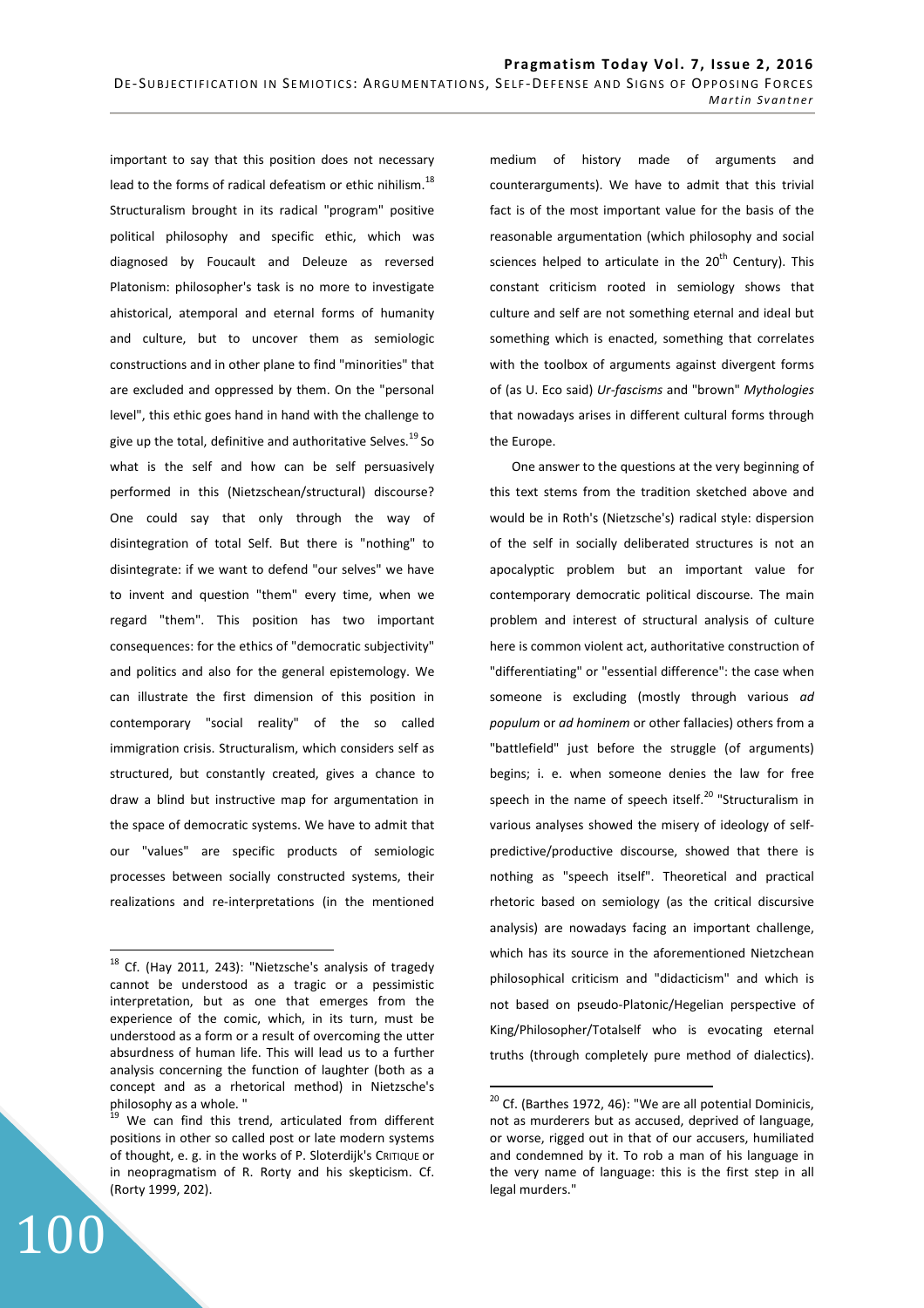The reason is the experience that most of former, contemporary and future ideologists are arguing from these pseudo-platonic perspectives (there is "Nation", "Self and "People"). The practical result of this semiologic standpoint is that normative sciences of argumentation have to adopt the *optique* of deconstructive (not "strictly" in Derrida's sense) position; i. e. leave out the dream of neutrality of philosophical discourse and through formal, structural analysis and mostly through critical semiology uncover seemingly natural and eternal arguments and show them as constructed from various ideological fields and also *teach* how to defend against these fallacies which are spreading through mass and social media.<sup>21</sup>

## **1.4. Limits of Semiology: the Trap of Super-Structures**

The consequence of this position for philosophy of science or epistemology of social sciences is that structuralism in its various forms has paradoxically articulated the idea of quasi-neutral, immanent, deductive "empty" space, from where the scholar can speak (as Foucault noted: classic philosophers connected their names in very grandiose gesture with the Truth, structuralism did the same, but has connected its name with the idea of desubjectification). It has appeared that

 $\overline{a}$ 

the structure envelops a wholly paradoxical object or element, which G. Deleuze conceived as "empty square" *(La Case V id e).* As Deleuze noted:

"...Even Levi-Strauss, who in certain respects is the most positivist among the structuralists, the least romantic, the least inclined to welcome an elusive element, recognized in the "mana" or its equivalents the existence of a "floating signifier," with a symbolic zero value circulating in the structure. In so doing, he connects with Jakobson's zero phoneme which does not by itself entail any differential character or phonetic value, but in relation to which all the phonemes are situated in their own differential relations. If it is true that structural criticism has as its object the determination of "virtualities" in language which pre-exist the work, the work is itself structural when it sets out to express its own virtualities." (Deleuze 2004, 186)

This "hidden" tendency in structuralism opens the way for various forms of criticism from the standpoint of radical social constructivism, which has its source in so called poststructuralism. It can be described in this way: structuralists changed the platonic forms and philosophical *a priori* for seemingly neutral forms, structuring structures, that were the guarantors not for rejecting rationalisms but for building of a new form of super-rationalism (e. g. as the idea of historical *a priori).*  Poststructuralism and also neopragmatism (especially in the works of J. Derrida's and R. Rorty<sup>22</sup>) leaves out the idea of the meaning generated by suprarational entities and immanent methods which emanates from them $^{23}$ .

Second problem lies in the core of semiology and its conception of the sign which can be interpreted as disembodied, constructed only through immanent codes of culture, i. e. that signs are considered only as mentioned transcendental relations $24$  This perspective works as analytical tool for studying culture and history but is not functional when someone want to understand

<sup>&</sup>lt;sup>21</sup> It was Roland Barthes who said that rhetorics made the world of language intelligible. Especially in the twentieth century with its vast development of new forms of communication, resulting from the technological advances, rhetoric was in the center of interest. "The development of this ''secondary orality,'' as it is sometimes called, has been accompanied by the creation of new theory to describe communication to mass audiences, within organizations and small groups, and across cultural lines, often dealing with issues of politics, propaganda, marketing, gender, and other social phenomena. Parallel to this has been the emergence of new linguistic, semiotic, literary, and cultural criticism and theory, some of which can be said to be seeking a general theory of rhetoric. Classical rhetoric, as a theory of discourse, has sometimes directly contributed to these developments, sometimes been an unacknowledged substratum in them, and sometimes been a foil against which writers of new approaches are reacting." (Kennedy 1999, 291-292).

*<sup>22</sup> Cf.* (Jonas et al *2003).*

<sup>&</sup>lt;sup>23</sup> Which was for many authors Saussurean semiology or Hjelmslev's glossematics

Which is a mind-mind relation; sign is the psychological unit coupling the idea of acoustic image and the concept. See (Deely 2001, 563); cf. (Bains 2014, 18).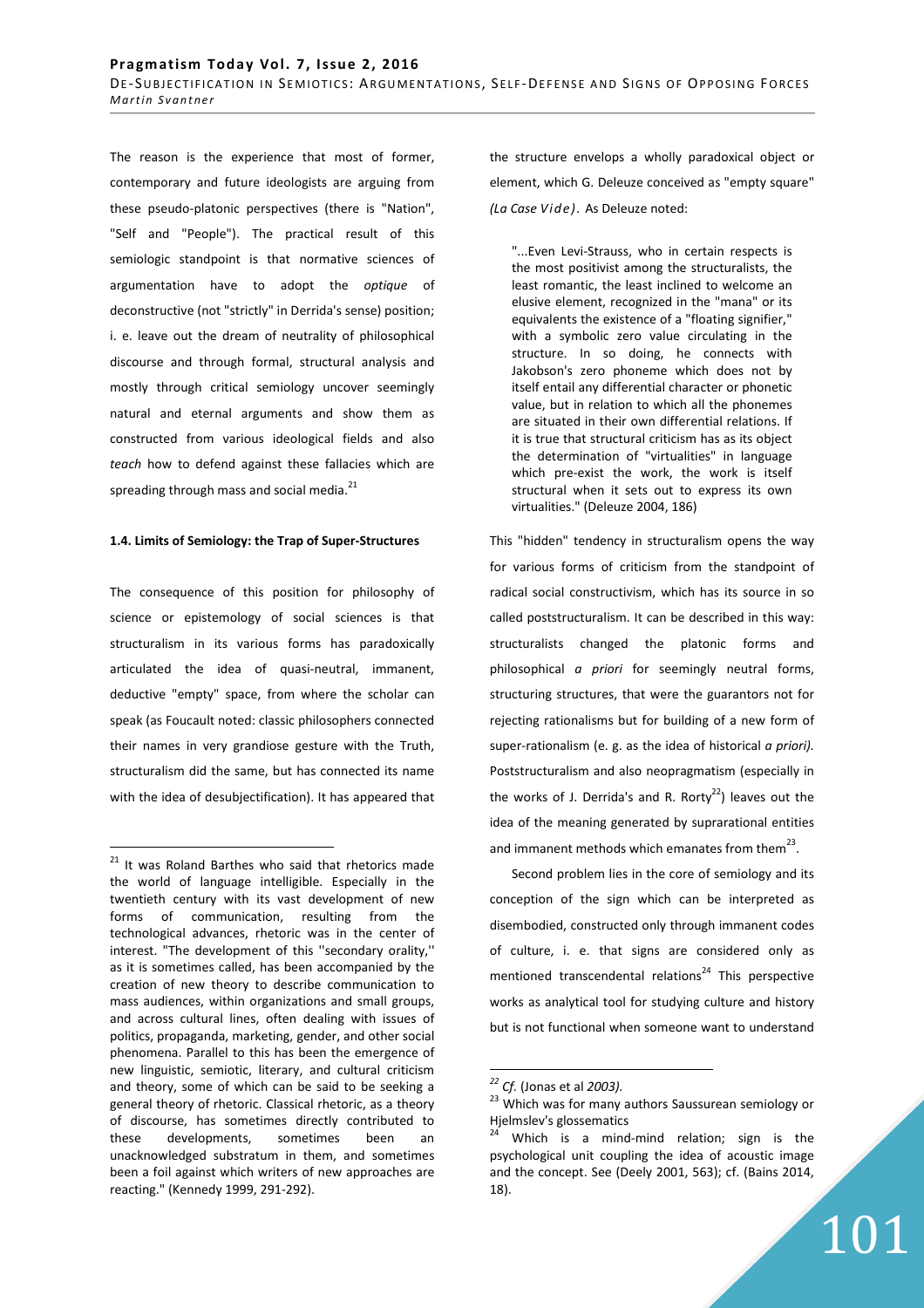e. g. physical effects of the signs, or their connection to the "reality" or "world". $25$  We can clearly trace the development of this criticism of problem of signs "without bodies" in late French semiology, e. g. in the concept of structural semantics of J. A. Greimas (Greimas 1996), or in linguistics of discourse of J. Fontanille<sup>26</sup>, or in the "ontological turn" of symmetrical anthropology of B. Latour *et cie.* 

When we want to "fully" understand the importance of "embodied" signs, we have to switch to C. S. Peirce and to the semiotic which investigates "the general secret of rendering signs effective" (EP 2:326).

The radical difference between semiology and semiotic standpoint in the field of analysis of phenomena as persuasion is:

a) For semiology, "value" is determined only in the set of relations in given system (as Saussure illustrated in his famous example of Chess set) and has no "essence", only "form".

b) From semiotic standpoint of sign as triadic, "values" can be represented on one side as legisigns (general law, types) and as concrete realizations of this law (as sinsigns, tokens) but also necessary as the signs of qualities (tones).

In the broader context of political rhetoric, values are "iconic" and therefore "worthy of following" because values as signs share specific qualities with objects they represent; values are "indexical" and have "concrete"

102

 $\overline{a}$ 

effects; and are "symbolic" because values can be seen as particular expressions of laws.<sup>27</sup>

From the view of Peircean semiotic, we are approaching the main limit of application of semiology in social sciences here, especially in the case of theory of argumentation and analysis of persuasion. From the Peircean standpoint, if we omit the notion that "idea" has no "real", "physical" effect on our acts, we are omitting perhaps most important property of signs and most important property of persuasive discourse: i. e. "pragmatic side of language has no meaning without pragmaticism."

## **2. Normative Semiotics of Persuasive Semiosis: Peircean Outlooks**

We can glimpse other adventures through Roth's kaleidoscope. What does it mean when we speak about language not necessarily in the perspective of structuralism - what does it mean that some speech is persuasive in its "emotional", "energetic" or "habitual" dimension? This opens in another plane the question of the specific aspects of human (and non-human) language that can be an important part of semiotic analysis (CP 2.256) of argumentation - why we are (often spontaneously) laughing, shouting or crying (when we are asserting propositions<sup>28</sup>)? These topics can lead us to the broader view on sign and persuasion than we roughly analyzed in mentioned position of heterogeneous forms of structuralism. If we distort some Peirce's ideas (CP 1.444), we can ask: What are the general conditions of signs being persuasive signs? Does

<sup>&</sup>lt;sup>25</sup> We can see this movement from description to deconstruction (as Descombes emphasized), in concrete way e. g. in Foucault's move from pure method of "archaeology" to "genealogy".

 $26$  See (Klinkenberg 2001): "Car rien ne nous est dit de la manière dont on peut atteindre l'adéquation recherchée. Bien au contraire, la doctrine reste fondée sur une rationalité abstraite et 'décorporalisée' (DISEMBODIED), pour reprendre un terme courant en sémantique cognitive. La sémiotique européenne reste définitivement soucieuse avant tout de la pureté de ses modèles, qu'elle veut mettre à l'abri de toute 'contamination référentielle'".

 $27$  Cf. Peirce's notion on rationally persuasive signs -SUADISIGNS (CP 2.309).

See (Redondo 2012, 218) who describes Peirce's concept of proposition as "the possible general content of a speech-act, that is something susceptible of being affirmed, denied, judged, doubted... without becoming different proposition", cf. (EP 2:312) and also cf. the problem of the indexicality of assertion, which has "powerful indexical constraints" (Pietarinen 2004, 296), analogous to brute action of secondness. This shows the importance of the work of U. Eco, who, in my point of view, tried in his THEORY OF SEMIOTICS to connect instruments of structuralism and pragmatics.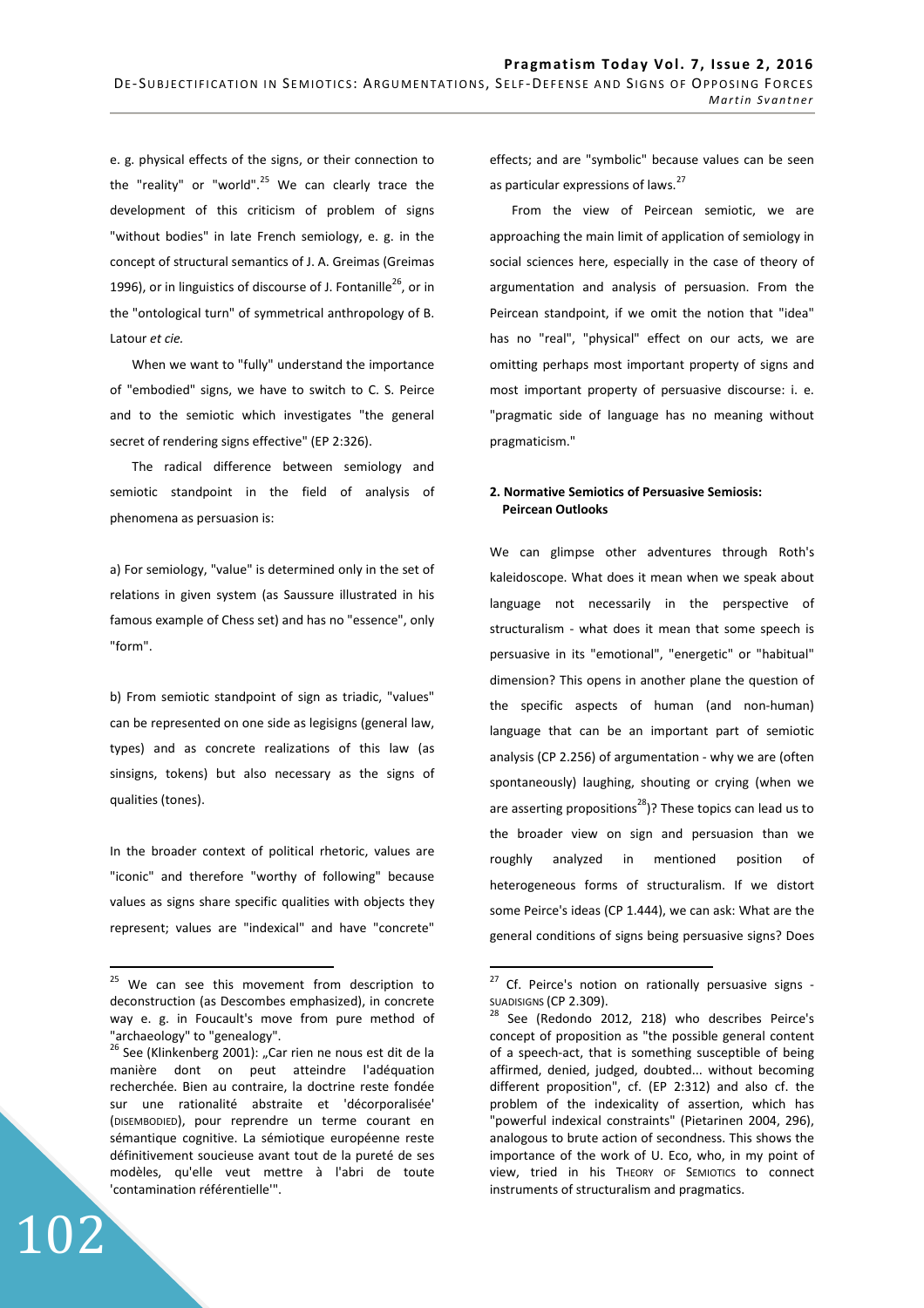there exist any kind of law in the evolution of thought which can be described as the law of necessary conditions of the transmission of persuasive meaning by signs from mind to mind, and from one state of mind to another? Is there a law of force of symbols, or their power of appealing to a mind? Finally, what are the formal conditions of persuasive signs in the relation to truth?

#### **2.1. Semiotic and degrees of persuasion**

As U. Eco has emphasized, the only person who made these problems "the very foundation of his theory semiotic, cognitive, and metaphysical all at the same time—was Peirce. A Dynamical Object drives us to produce a representamen, in a quasi-mind this produces an Immediate Object, which in turn is translatable into a potentially infinite series of interpretants and sometimes, through the habit formed in the course of the interpretative process, we come back to the Dynamical Object, and we make something of it" (Eco 2000, 13; cf. Short 2007, 172).

We can illustrate this notion with Peirce's famous example with the soldier who "grounds arms" (CP 8. 315), which can be considered as the analysis of specific layers of persuasive communication based on Peirce's conception of intepretant, where the term "interpretant" refers to an effect produced in the interpreter by a sign, or is the result of determination by sign in interpreter's (not necessary human) mind.<sup>29</sup>

 $\overline{a}$ 

We will follow the basic fact that "every communication is rhetorical because it uses some technique to affect the beliefs, actions, or emotions of an audience. The simplest verbal techniques are pitch, volume, and repetition, as in ''help, Help, HELP!'' (Kennedy 1999, 12; cf. Romano 2012, 142). If every communication is rhetorical, we can say: it is rhetorical because it is composed of signs which can "be" persuasive power, which can "have" persuasive power and which can be "recognized" as persuasive. Interpretants are not potentially infinite only as immediate objects and are not potentially determined only by dynamic object (and its "primary iconism") but are also potentially determined by the potentially infinite forms of dynamic interpretant (and their "primary indexicalism") and potentially could be determined by general immediate (and final) interpretants.

If we follow G. A. Kennedy here, we find that he opens interesting question of "degrees of persuasion" the question of intensity of a persuasive act, the question of effects that a persuasive act could have.<sup>30</sup> This leads us to another dimension of analysis of basic modes of persuasive discourse. Persuasion can be accomplished by direct means, such as force, threats, or bribes, or it can be done "symbolically" by the use of signs, of which those most important are spoken and written words, images or gestures.

The persuasion can be practiced directly through more or less violent techniques (in the mechanical way

 $\overline{a}$ 

 $29$  Cf. (Short 2007, 171): "Consider an example. Jones pokes Smith in the back so as to call attention to himself, for the further purpose of asking for a loan. The attention - an interpretant of the poke - is therefore elicited as a means to an end. But it is not the sign - the poke - that elicits its interpretant as a means. It was Jones, the poker, who poked for that purpose. The poke, itself, compels attention mechanically. Our possessing the mechanism by which attention can thus be directed exists and operates for a purpose. Furthermore, its operation is not utterly mechanical: for example, we can ignore the insistent poking by a child when more important business is on hand. Regardless of whether Jones poked on purpose, Smith has a purpose in taking

notice. And it is only thus that we can account for Smith's reaction as being not merely an effect of the poke but an interpretant of the poke, attention being directed not to the poke especially but to its cause."

 $30$  "The white pages of the telephone directory show a relatively low degree of rhetoric. Their main rhetorical technique is alphabetization, which accomplishes the purpose of allowing a reader to find a particular name easily, and except for occasional flashes of bold type their author does not seek to influence a reader to call one number rather than another. The yellow pages are distinctly more rhetorical, seeking to make an effect upon the reader and using visualization of products and other typographical devices to influence a decision." (Kennedy 1999, 2).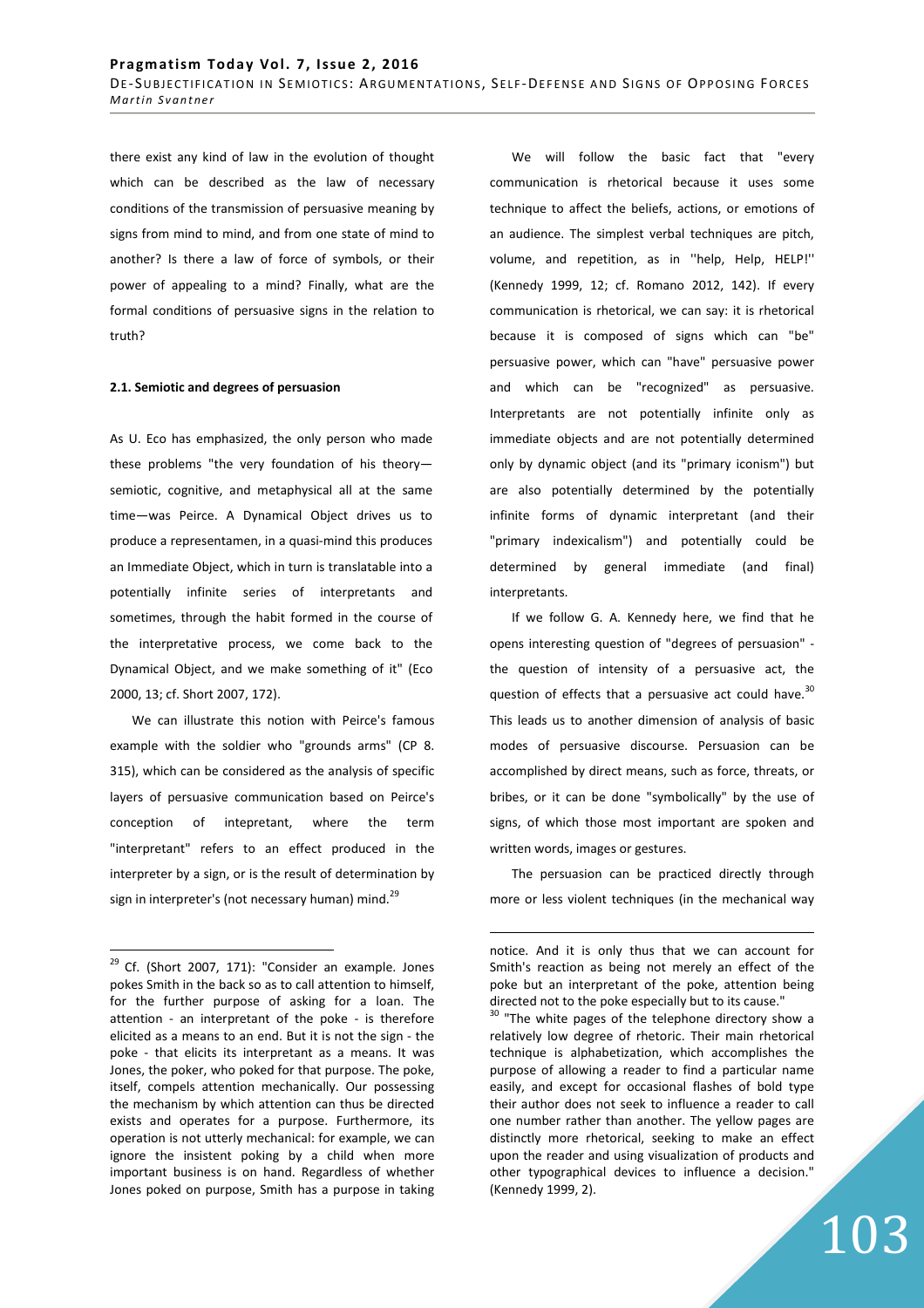presented in the secondness of thirdness) but also can be exerted through the punishment of the soul: the most striking feature of Peirce's semiotic is the fact that in semiotic both of these dimensions can inhere. In these systems violence is gradually translated from direct influence on the body to the "symbolic" violence - i. e. concrete violence is translated into general law, as in the case of penal system, i. e. translated "through" and "in" to the ideological, rhetorical, semiosic process. $31$  These processes then have different modes of persuasion, which can be considered in the most abstract and general plane (of Peirce's most developed semiotic theory, CP 8.342) as dynamic (effect actually produced on the mind by the sign) and immediate (the possible interpretability represented in the sign) intepretants, and from other perspectives, which can be more useful as the tool for analysis of communicative situation, as forms of emotional, energetic and emotional intepretant $32$  (MS 318). The normal interpretant (effect

 $32$ Where the emotional interpretants are feelings, energetic interpretants actions and logical interpretants are thoughts (and habits) that I see as layers of interpreting a sign (cf. Short 2007, 181). Moreover Peirce specified that "not all signs have logical interpretants, but only intellectual concepts and the like" (EP 2:410). Then the logical interpretant, which can be considered as most important for analysis of argumentation, is a concept, it is the only interpretant "properly denominated a concept" (CP 5.467), and it is the concept "upon the structure of which arguments concerning objective fact may hinge" (Ibid.). Cf. (Rosenthal 1994, 29): "Thus far, then, it would seem that the logical interpretant is a concept in the interpreter that can have

104

 $\overline{a}$ 

that would be produced on the mind by the sign after sufficient development of thought) can be seen as the function unifying both of these planes through teleological time of semiosis $^{33}$  (e. g. in the case of development of scientific research in open-ended community or in the sense of catching someone's  $idea<sup>34</sup>$ ).

## **2.2. Modes of persuasion**

What are then modes of persuasion Peirce himself has used? As V. Colapietro pointed out, Peirce "is anything but indifferent to the manner in which he expresses himself; his rhetorical models are, however, found among the medieval scholastics rather than the Renaissance humanists and their progeny" (Colapietro 2012, 16), which is the same in the case of Peirce's many philosophical positions that are often evidently stemming from two streams, from nominalism on the one hand and realism and its criticism on the other (CP 4.68; 5.101). $35$  On the other side, we don't need to fully accept Peirce's somewhat radical scholastic "classification" of philosophy in two dimensions of

 $\overline{a}$ reference to objective fact. And, ultimately, the concept must be understood in terms of a habit of response. To say, however, that a meaning or a concept is a habit of response in an interpreter seems somewhat inadequate for a position that places so much stress on both the interrelation of meaning and logic as well as the dissociation of meaning and psychology. Peirce held that conceptual meaning must include within itself the emotional, energetic, and logical interpretants or, in other terms, the elements of Firstness, Secondness, and Thirdness found, in some form, in all analyses; in this case: Firstness as feeling core or sensuous content; Secondness as response or set of acts; and Thirdness as structure or resultant image." See (Bergmann 2009, 119; Liszka, 1996).

<sup>33</sup> Cf. (W 2:241), CP 2.334), (Short 2007, 171, 182): "The normal interpretant goes beyond what is required for the immediate interpretant: it is 'all' that would be revealed to a 'sufficiently penetrating' mind..."

<sup>34</sup> See (CP 3.424; 5.425; 5.479);

<sup>35</sup> Peirce called himself a realist of "extreme stripe" (CP 5.470), which can be questionable, see (Short 2007, 48n12);

cf. (CP 6.24-5).

 $31$  These procedures and strategies were in the field of social philosophy and history described in detail in famous works of M. Foucault, N. Elias, J. Galtung and P. Bourdieu, in the field of cultural semiology and semiotics were analyzed e. g. in the works of R. Barthes and U. Eco. In my point of view, this development of studies of persuasion on the field of philosophy of language, semiotics and other studies of discourses, goes hand in hand with the aforementioned revitalized interest in the marginalized philosophies as were e. g. the sophists. - we can see it clearly in the works of M. Foucault, G. Deleuze or P. Sloterdijk, but also in pragmatism (as is the interpretation of Sophist as humanistic political thinkers in Dewey and especially in works of Schiller) and neopragmatism (S. Mailloux). The interest in the question of practices of persuasion discourse lies in the basis of our culture.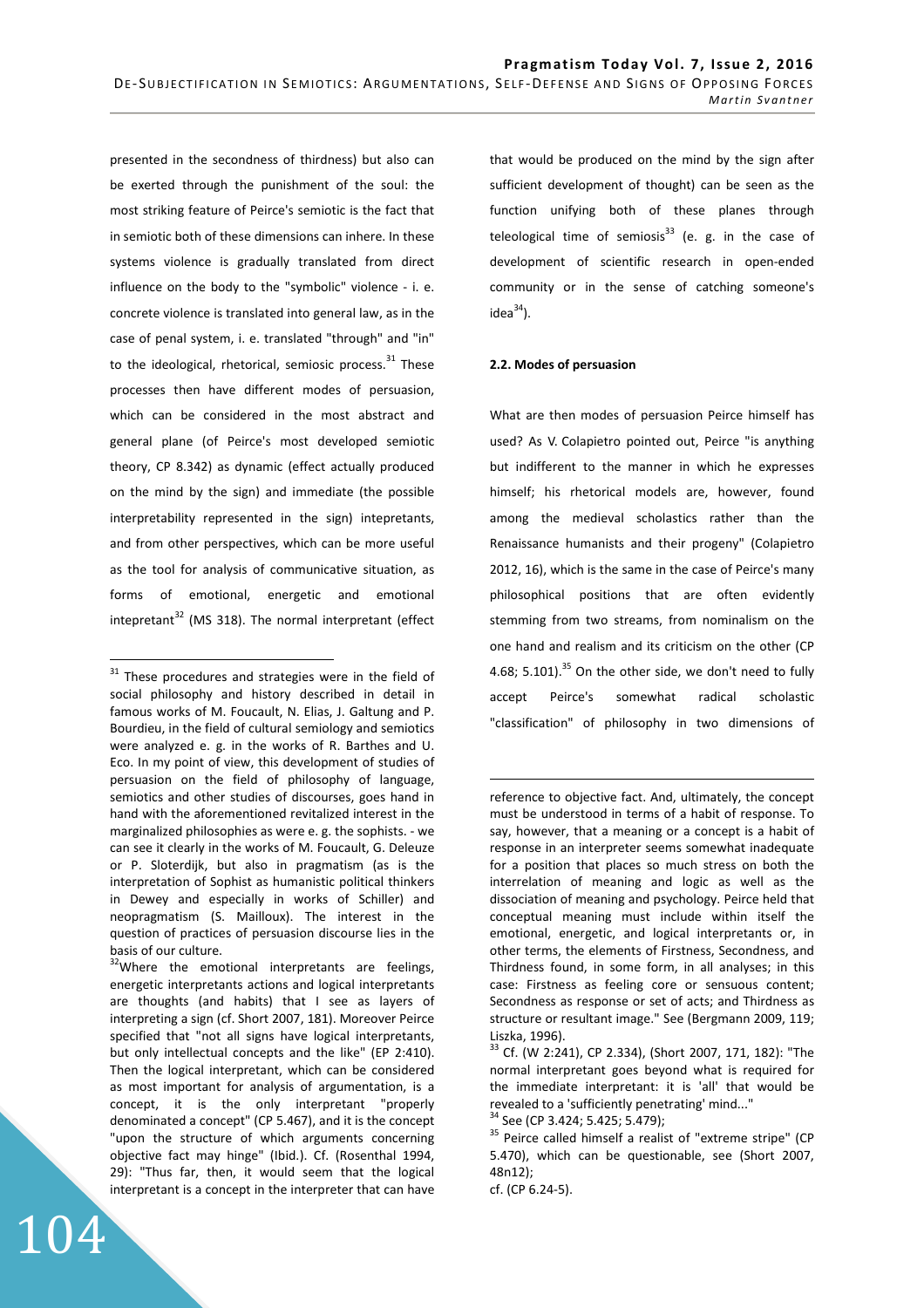nominalism and realism<sup>36</sup>. There is still Peirce from who we cannot eliminate the "...sense of sacred, the spirit of playfulness, and a contrite consciousness of iradicable fallibility, [which] are woven into the very fabric of Peirce's texts" (Colapietro 2012, 16). Analogical tension was described by Matts Bergman (Bergman 2012) who has shown that one of Peirce's normative, political and (according to his synechism) scientific principles was meliorism, the belief that there is an inherent tendency toward progress or improvement in the human condition. Peirce's philosophy has melioristic aspirations in abstract and general plane, which is his critical common-sensism and the "reconstruction of normative disciplines in terms of criticism of habits" (Bergman 2012, 125). Peirce was on the one side exponent of radical freedom in science (CP 1.662), but in the political sphere, moral and social thinking, he was "sentimental conservative"<sup>37</sup> and, in contrast to Dewey and Rorty, he was manifestly skeptical to attempts to apply philosophy to concrete human affairs ... In his Cambridge Conferences Lectures (1898), Peirce notoriously not only seems to advocate a rather sharp distinction between theory and practice as two incompatible forms of life, but also to disparage melioristic conception of the philosopher's task. In his expressed view, philosophy is a theoretical science that should not be compromised by concerns with concrete applicability or societal relevance (Bergman 2012, 125). Although "this" Peirce was in general sceptic in applicability of philosophy in human affairs, "other" Peirce "applied" philosophical (logical/semiotic) concepts and on these bases developed a strong theory of norms in human conduct, quasi-sociological view on scientific community.<sup>38</sup> His

 $\overline{a}$ 

pragmaticism can be taken as an inspiration for normative theory of rhetoric and argumentation. If we follow Roth's illustration here, we can say, that from a Peircean point of view, the struggle of arguments does not necessary lead on one side to war and on the other to submission, but can be the way for cultivation (and change) of the self (in personal and in general in the context of scientific community).

This complex theory has its sources in semiotic (at least in the case of Peirce's "mature philosophy" guided by phaneroscopy), which is the base for the analysis of habit (CP 2.292) and habitual change: habit is "acquired law", therefore it is acquired sign, type of integrated legisign. Logical/semiotical self-control is essentially connected to the cultivation of the habit (or the highest kind of habit, the "cerebral habit" which is belief).<sup>39</sup> The semiotic cultivation of the self is executed through methods of pragmaticism and so called critical commonsensism and in general leads to the (semio)ethics of communication (cf. Pape 2012, 151). If habits are manyworld entities that inhabit not only our actual world but also connect possible situations and scenarios with acting according to, or being guided by, the habit<sup>40</sup>, then the semiotic analysis is critical discipline which helps us to understand the range of possible communicative situations $41$  and also the tool for "melioristic" cultivation of the self $42$ .

 $\overline{a}$ 

<sup>&</sup>lt;sup>36</sup> As e. g. did J. Deely in a radical/Peircean way, especially when we consider the depth and width of interpretations of Saussure in structuralism.

<sup>37</sup> Cf. (Bergman 2012, 126); (CP 1.50; 6.292). Of course there is the question of Peirce's personal ETHOS (cf. Colapietro 2014), his personal life...

 $38$  As (Redondo 2012, 220) showed we can consider logic as "rooted in the social principle" of open-ended community (W 3:284; cf. CP 1.588) and "the social principle is rooted intrinsically in logic." (W 2:271)

 $39$  See (CP 3.160), cf. (Bergman 2012, 136): "Peirce pragmatistic method is primarily a tool for clarifying the habitual nature of beliefs (...) Interestingly, in his pragmatic analyses, Peirce does not tend to introduce any principled division between habits transmitted by tradition and habits acquired as the consequence of scientific experimentation." Cf. notion on "antipragmatistic Platonism" in Peirce in (Bergman 2009, 55).

 $40$  "More precisely, what corresponds to such habit is a mapping from possible worlds or situations to actions. The range of those mappings is defined by the acts that are permitted (or determined) by the habits in whatever kind of world situation." (Pietarinen 2012, 176)

 $41$  Especially if we consider that semiosis can be seen as communication oriented to a purpose. <sup>42</sup> Cf. (CP. 8112).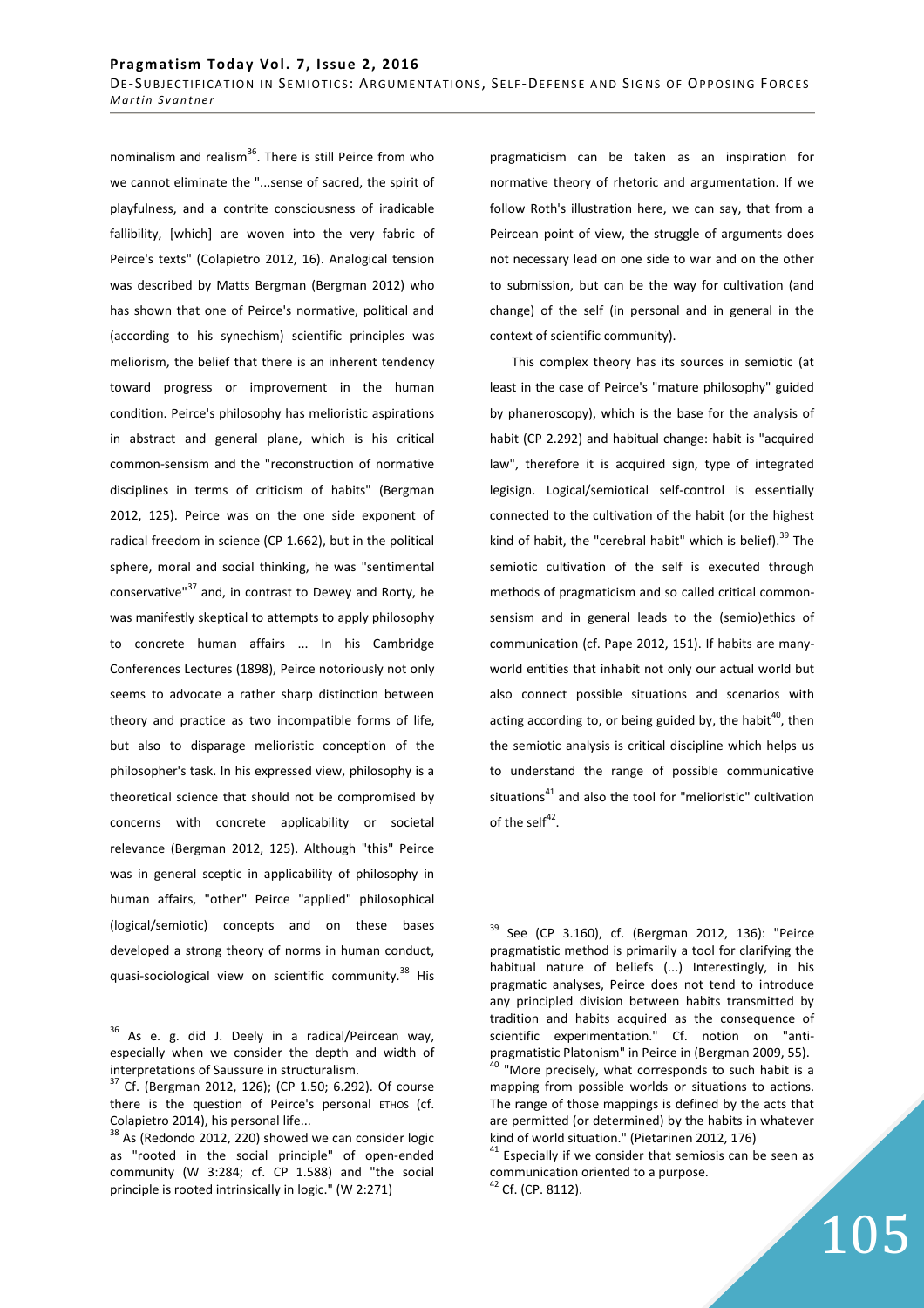In Peirce's philosophy is evident a strong connection between logic and ethics, the belief that meaning, and also meaning of the habit, is rule governed and that these rules can be analyzed from a semiotic perspective, where semiotic is considered as meta-logic growing from phaneroscopy and can be also useful as normative science of communication in most general sense. The power of self-control grows from "semiosic" consciousness<sup>43</sup> and consists: "first, in comparing one's past deeds with standards, second, in rational deliberation concerning how one will act in the future, in itself a highly complicated operation, third, in the formation of a resolve, fourth, in the creation, on the basis of the resolve, of a strong determination, or modification of habit. This operation of self-control is a process in which logical sequence is converted into mechanical sequence or something of the sort. How this happens, we are in my opinion as yet entirely ignorant. There is a class of signs in which the logical sequence is at the same time a mechanical sequence and very likely this fact enters into the explanation" (CP 8.320; cf. 3.160).

We can interpret (with the awareness on some parts of Peirce's philosophical roots in German idealism and scholastic logic) this perspective as "hermeneutic" $44$ : if one can acquire cerebral habit/belief, he/she/it has to "understand" it: thought<sup>45</sup> always has a virtual character.

106

 $\overline{a}$ 

in the sense that it always refers to its future development into further interpretants (W 2:241, CP 2.334). For Peirce this understanding has deeper roots than traditional logic offers<sup>46</sup>, i. e. understanding that the law is composed of signs (CP 5.594) and of various interpretants and contains, as every phaneron does, universal and observational categories, which means that understanding of the law/habit/belief is processual and is "dialogical" (cf. Brock 1975); a knowing mind deliberates, with past deeds and common standards, i. e. tries to see different possibilities from a modification of given habit through the sets of hypothetical inferences $47$ . As Peirce emphasized, thinking always proceeds as dialogue between different phases of ego and is composed of signs (R 298:67). Thought has dialogical and inherently assertoric character (W 2:172; cf. Hilpinen 1982) and also has its social dimension. Peirce considered the dialogue as social fact subjected to social (and in specific cases scientific) norms (CP 2.315, cf. Bertilsson 2009, 30), i. e. "...for Peirce an assertion is a kind of action, and as such it has some consequences one is responsible for. Peirce conceived logic as being dependent on ethics, and this is the one of the foundations of the moral dimension of dialogue" (Redondo 2012, 19). As Peirce has asserted (CP 8.112), "we must not begin by talking of pure ideas, - vagabond thoughts that tramp the public roads without any human habitation, - but must begin with men and their conversation. We are familiar with the phenomenon of a man's expressing an opinion, sometimes decidedly, often otherwise. Perhaps it will be a mere suggestion, a mere question. Any such suggestion that may be expressed and understood relates to some common experience of the

<sup>&</sup>lt;sup>43</sup> Cf. (Uexkiill 1982); (Deely 2010, 32n10); (Redondo 2012, 220): "... This is due to our fallibilistic awareness i. e., that we can never be absolutely sure we have reached a final and definitive belief. It is this semiotic consciousness that comps us to adopt habits of selfcontrol and self-criticism. But the most important point is that in being deliberate, reasoning becomes a kind of action, for it shares the same self-controlled character of deliberative conduct." Cf. (CP 8.191; EP 2:337).

<sup>&</sup>lt;sup>44</sup> And we can see the development of these Peirce's ideas in German sociological thought (in works of K.O. Apel and J. Habermas) concerning critical-normative standards of social and collective action (Bertilson 2009, 30). Cf. (Daube-Schackat 1996), (Riemer 1996).

Cf. "Thought, says Plato, is silent speech of the soul with itself. If this be admitted immense consequences follow; quite unrecognized, I believe, hitherto. . . . From this proposition that every thought is a sign it follows that every thought must address itself to some other,

must determine some other, since that is the essence of a sign" (W2:172-3; cf. Bergmann).

<sup>&</sup>lt;sup>46</sup> Cf. (Redondo 2012, 220): "...The most important turning point in history of sign is the point to at which deliberate critical appraisal of the norms themselves begin (Savan 1988, 63). This is the very task of logic, which Peirce identified with semeiotic." Cf. (EP 2:376- 377)

 $47$  Cf. (CP 1.46): "When a man desires ardently to know the truth, his first effort will be to imagine what that truth can be." Cf. (2.444).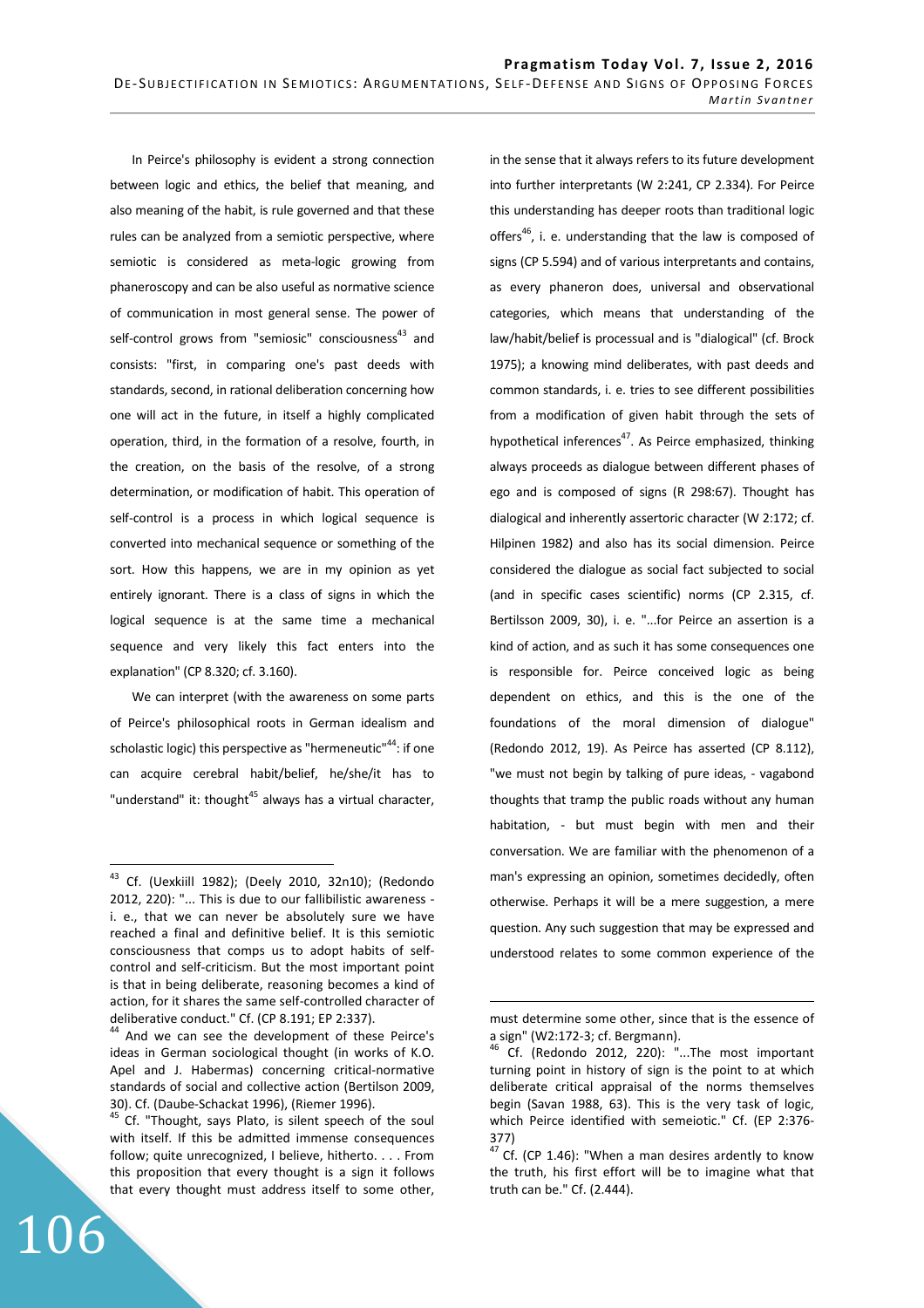interlocutors, or, if there is a misunderstanding, they may think they refer to some common experience when, in fact, they refer to quite different experiences. A man reasoning with himself is liable to just such a misunderstanding. About this common experience the speaker has something to suggest which is supposed to be new to his auditor"<sup>48</sup>. Then the liberal interpretation of speculative rhetoric (the third branch of semiotic as not understood as pure methodeutic $49$ , but as the framework for studying concrete instantiations of reasonableness in contexts of utterance and interpretation), "provides us with a standpoint from which to search for normative roots of communication trough concrete instantiations of reasonableness in situated contexts of utterance and interpretation" (Redondo 2012, 215). If we want to "fully grasp the social and communicative nature of assertion, it may be helpful to recall that Peirce envisioned thought as essentially communicative, as a sort of dialogue between two or more quasi-minds" (Redondo 2012, 216; cf. CP 5.546). The difficult and complex question which is, in my point of view, in the true core of semiotic is: What are habits of these quasi-minds and how can we analyze these formal habits? Semiotic and its sign taxonomy based on the conception of sign as triadic ontological relation, classified thanks to phaneroscopy, is an attempt to "enumerate" possible habits of quasi-mind, i. e. to show effects that specific sign relations have (interpretants) and how are these relations structured (in the relation to themselves, to the object and to the interpretant and later, e.g. in *Lady Welby,* to other habits of mind). That is why semiotic (at least as speculative grammars but also as speculative rhetoric) is "formal" or "quasi-necessary" doctrine of signs (CP. 227).

 $\overline{a}$ 

#### **Concluding Remarks**

This reflection attempted to explore the challenge presented in Roth's novel on the base of two main semiotic paradigms which constitute two realms of theories of sign and which are not fully translatable into each other: semiology and so called structuralism, and the tradition of Peircean semiotics, with the focus on the two core philosophical themes, which are articulated in these traditions: subject, considered as semiosic, semiotic or semiologic self, and persuasion as the basic fact of human conduct composed of signs. The common ground for these two realms is (persuasive/acting) language, considered again from two positions: (i) as an abstract system composed of socio-psychical dyadic relations of signifier and signified, which is on the one side practice and basic human experience (connecting in unity selected elements from amorphous continuum of contents and expressions) and on the other side a model for our understanding of our culture and its artefacts; (ii) as the system composed of ontological triadic relation of object, representamen and interpretant which leads us to understand human conduct as the constant semiosic "struggle", where the self is implicated in the openended action containing the reality of qualities, brute force and continuity, which can be considered from the viewpoint of speculative rhetoric as a field of study for general rhetoric and are also main modes of the existence of persuasive language. One has to defend the Self in the field of cultural politics in the most abstract sense against myriads of vague and/or concrete arguments based on competing values, against sometimes forcefully and aggressive asserted statements and laws that are acquired or are presented as laws that have to be acquired. The highest importance of semiotic (as critical science) is the fact that these forms of struggles, which are sometimes presented as "natural and eternal", can be taken as necessary composed from signs, which means that the only natural and eternal thing is fallibilism and possibility of critique. Furthermore, the second point of view (Peircean)

<sup>&</sup>lt;sup>48</sup> In Peirce's pragmaticistic picture, ideals are not dead abstractions but living forms that aim to be expressed in reasonable conduct (Parker 1998, 204).

Methodeutic, part of semiotic which studies which signs used to effectively communicate the outcomes of scientific investigation within community of inquires (Liszka 1996, 10); i.e. the scientific rhetoric. Cf. (Bergman 2009, 63; EP 2:329).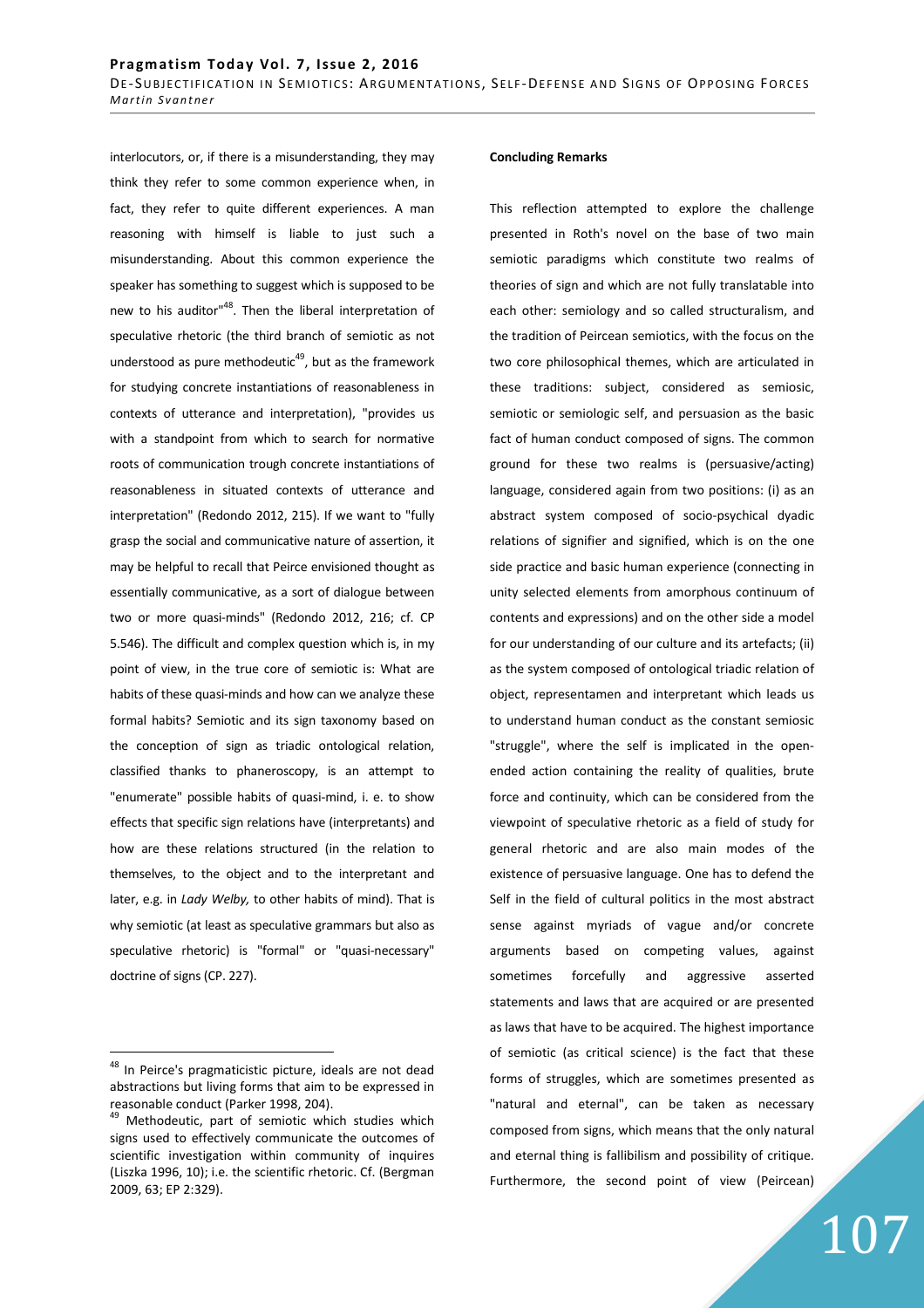DE-SUBJECTIFICATION IN SEMIOTICS: ARGUMENTATIONS, SELF-DEFENSE AND SIGNS OF OPPOSING FORCES *Martin Svantner* 

extends the notion to non-human (or to quasi-minds) aspects in language in general. Language is not "only" an "arbitrary system of dyadic signs" (despite the results which this position can achieve) but it is also a tool which is not conceivable without the action of nonhuman agents (or actors and actants), affectivity and power (in Foucauldian sense).

That is why we are still at "war" - we are living in the basic conflict that has its source in this conflictual "structure" of language. This structure stems from the fact that we are communal individuals - we are living in various forms of semiosis, we are facing the fact that we have to build our identities through various conflicts, but we also strongly believe that this semiosis could be in various senses teleological.

108

#### **References**

- Bains, Paul. 2014. *The Primacy of Semiosis: An Ontology of Relations.* Toronto: University of Toronto Press.
- Balibar, Etienne. 1996. "Subjection and Subjectivation". In 1996. Copjec, Joan (ed.) 1996. *Supposing Subject,* London: Verso, pp 1-16.
- Barthes, Roland. 1972. *Mythologies.* New York: The Noonday Press.
- Bergman, Mats. 2007. "Representationism and Presentationism". *Transactions of the Charles S. Peirce Society* 43:53-89.
- Bergman, Mats. 2009. *Peirce's Philosophy of Communication.* New York: Continuum.
- Bergman, Mats. 2012. "Improving Our Habits: Peirce and Meliorism." In: De Waal, Cornelis -Skowronski, Kryzstof P. (eds.). 2012. *The Normative Thought of Charles Sanders Peirce.* New York: Fordham University Press, pp 125-148.
- Bertilsson, Margareta. 2009. *Peirce's Theory of Inquiry and Beyond: Towards a Social Reconstruction of Science Theory.* Berlin: Peter Lang.
- Brock, John. E. (1975). "Peirce's Conception of Semiotic". *Semiotica* 14(2):124-41.
- Bronwen, Martin Rinhgam, Felizitas. 2000. *Dictionary of Semiotics.* London: Cassel.Burke, Sean. 1998. *The Death and Return of the Author: Criticism and Subjectivity in Barthes, Foucault and Derrida.*  Edinburgh: Edinburgh University Press.Ceska, Jakub. 2014. "Smrt autora jako nekonceptuální metafora (K jednosmèrnosti literární komunikace)." *Filozofia* 69:89-100.
- Colapietro, Vincent. 1988. *Peirce's Approach to the Self: A Semiotic Perspective on Human Subjectivity.*  Albany: SUNY.
- Colapietro, Vincent. 2012. "Traditions of Inovation and Improvisation: Jazz as Metaphor, Philosophy as Jazz." In: De Waal, Cornelis - Skowronski, Kryzstof P. (eds). *The Normative Thought of Charles Sanders Peirce.* New York: Fordham University Press, pp 1-25.
- Colapietro, Vincent. 2014. "Peirce Today". *Filozofia*  69:318-331.
- Daix, Pierre. 1967. "Sartre est-il dépassé?" *Les Lettres françaises,* 1168-69.: 1-10.
- Daube-Schackat, Roland. "Peirce and hermeneutics". In Colapietro, Vincent - Olshewsky, Thomas M. (eds.). *Peirce's Doctrine of Signs: Theory, Applications, and Connections.* Berlin: Walter de Gryuter, pp 381-391.
- Deely, John N. 2001. *Four Ages of Understanding: The First Postmodern Survey of Philosophy from Ancient Times to the Turn of the Twenty-first Century.* Toronto: University of Toronto Press.
- Deely, John N. 2010. *Semiotic Animal: A Postmodern Definition of Human Being Transcending Patriarchy and Feminism.* South Bend: Saint Augustine Press.